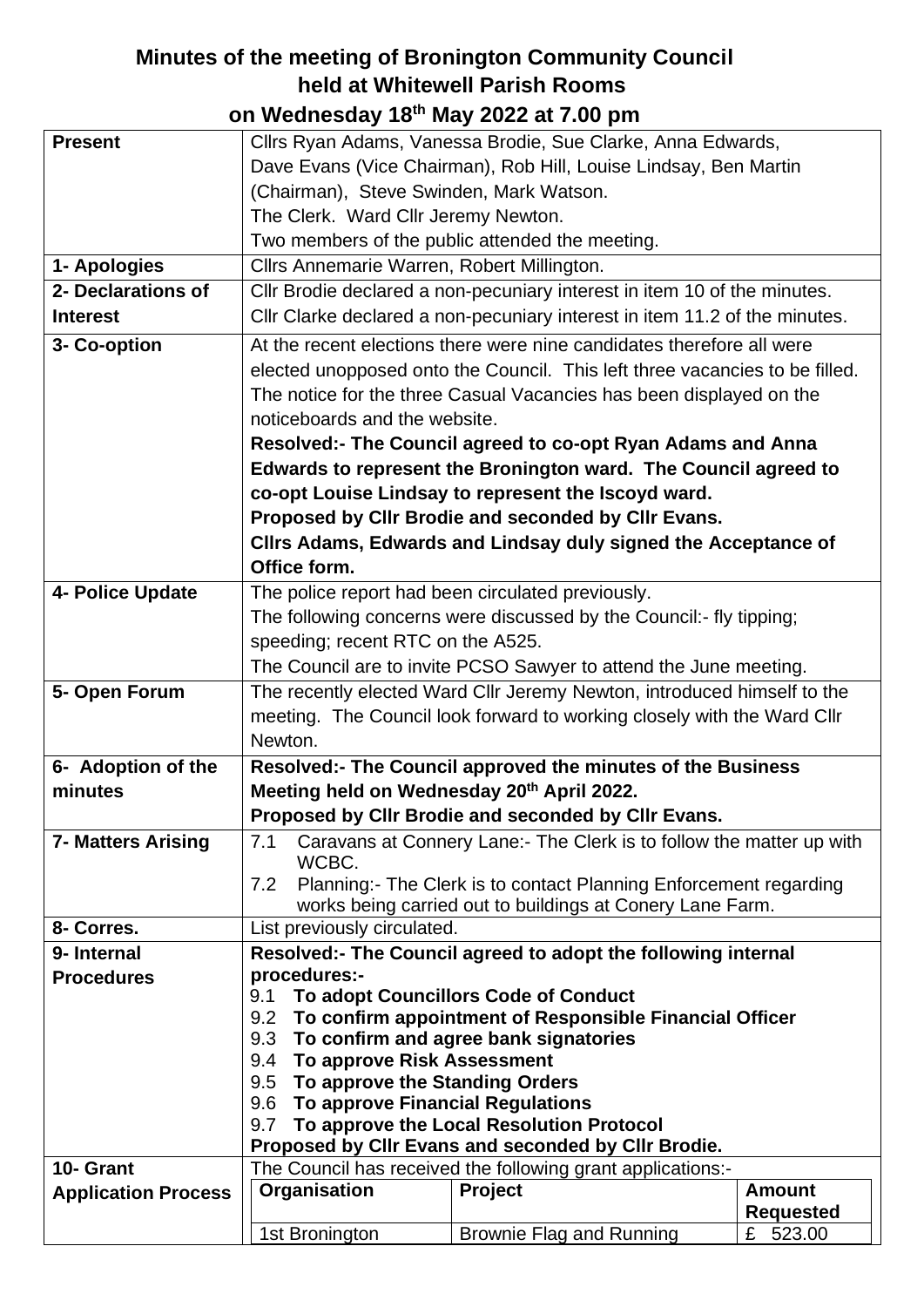|                         | <b>Brownies</b>                                                                                                                                                                                                                                                                                                                                        |                                             | Costs                                                                         |               |  |
|-------------------------|--------------------------------------------------------------------------------------------------------------------------------------------------------------------------------------------------------------------------------------------------------------------------------------------------------------------------------------------------------|---------------------------------------------|-------------------------------------------------------------------------------|---------------|--|
|                         | School                                                                                                                                                                                                                                                                                                                                                 | Friends of Bronington                       | Summer Fair @ Bronington Big<br>Day Out 2023                                  | £ 750.00      |  |
|                         | Whitewell                                                                                                                                                                                                                                                                                                                                              | St Marys Church                             | Churchyard maintenance                                                        | £2,000.00     |  |
|                         |                                                                                                                                                                                                                                                                                                                                                        | <b>Bronington Church</b>                    | Tarmac part of the church drive                                               | £3,000.00     |  |
|                         | <b>Total</b>                                                                                                                                                                                                                                                                                                                                           |                                             |                                                                               | £6,273.00     |  |
|                         |                                                                                                                                                                                                                                                                                                                                                        |                                             | Resolved:- The Council considered the requests and agreed to the              |               |  |
|                         | following:-                                                                                                                                                                                                                                                                                                                                            |                                             |                                                                               |               |  |
|                         | 1st Bronington Brownies:- to approve a grant application of                                                                                                                                                                                                                                                                                            |                                             |                                                                               |               |  |
|                         |                                                                                                                                                                                                                                                                                                                                                        | £523.00 for Brownie Flag and Running Costs. |                                                                               |               |  |
|                         | Proposed by Cllr Lindsay and seconded by Cllr Brodie.<br>Friends of Bronington School:- to approve a grant application<br>of £750.00 for Summer Fair @ Bronington Big Day Out 2023.<br>Proposed by CIIr Swinden and seconded by CIIr Clarke.<br>St Marys Church Whitewell:- to approve a grant application of<br>£1,000.00 for Churchyard maintenance. |                                             |                                                                               |               |  |
|                         |                                                                                                                                                                                                                                                                                                                                                        |                                             |                                                                               |               |  |
|                         |                                                                                                                                                                                                                                                                                                                                                        |                                             |                                                                               |               |  |
|                         |                                                                                                                                                                                                                                                                                                                                                        |                                             |                                                                               |               |  |
|                         |                                                                                                                                                                                                                                                                                                                                                        |                                             |                                                                               |               |  |
|                         |                                                                                                                                                                                                                                                                                                                                                        |                                             |                                                                               |               |  |
|                         |                                                                                                                                                                                                                                                                                                                                                        |                                             | Proposed by Cllr Evans and seconded by Cllr Hill.                             |               |  |
|                         |                                                                                                                                                                                                                                                                                                                                                        |                                             | Bronington Church:- to request further information regarding                  |               |  |
| <b>11- Accounts</b>     |                                                                                                                                                                                                                                                                                                                                                        |                                             | the quotes to Tarmac part of the church drive.                                |               |  |
|                         |                                                                                                                                                                                                                                                                                                                                                        | 11.1.1 Financial Year 2022 - 2023:-         | The reconciled bank balance as at 30 <sup>th</sup> April 2022 is as follows:- |               |  |
|                         |                                                                                                                                                                                                                                                                                                                                                        |                                             | Lloyds Current Account £ 22,739.15.                                           |               |  |
|                         |                                                                                                                                                                                                                                                                                                                                                        | 11.1.2 Payments:-                           |                                                                               |               |  |
|                         |                                                                                                                                                                                                                                                                                                                                                        | To approve the following payments:-         |                                                                               |               |  |
|                         | Chq                                                                                                                                                                                                                                                                                                                                                    | <b>Payee</b>                                |                                                                               | <b>Amount</b> |  |
|                         | Online                                                                                                                                                                                                                                                                                                                                                 | <b>Running Costs</b>                        |                                                                               | £<br>54.17    |  |
|                         | Online                                                                                                                                                                                                                                                                                                                                                 |                                             | <b>Little Red Tractor Company</b>                                             | £ 262.80      |  |
|                         | Online                                                                                                                                                                                                                                                                                                                                                 | <b>Play Inspection Company</b>              |                                                                               | £<br>60.00    |  |
|                         | Online                                                                                                                                                                                                                                                                                                                                                 |                                             | Jake Gurr FCA (Internal Audit)                                                | £ 120.00      |  |
|                         | Online                                                                                                                                                                                                                                                                                                                                                 | Zurich Insurance                            |                                                                               | £706.43       |  |
|                         | The Clerk's salary was paid by standing order.                                                                                                                                                                                                                                                                                                         |                                             |                                                                               |               |  |
|                         | 11.1.3 Receipts:-                                                                                                                                                                                                                                                                                                                                      |                                             |                                                                               |               |  |
|                         | Precept:- £7,667.00                                                                                                                                                                                                                                                                                                                                    |                                             |                                                                               |               |  |
|                         |                                                                                                                                                                                                                                                                                                                                                        |                                             | Community Room Income:- £94.00                                                |               |  |
|                         |                                                                                                                                                                                                                                                                                                                                                        |                                             | VAT Claim refunded:- £1,580.37                                                |               |  |
|                         |                                                                                                                                                                                                                                                                                                                                                        |                                             | Resolved: - Councillors agreed to accept the Financial Report                 |               |  |
|                         |                                                                                                                                                                                                                                                                                                                                                        |                                             | and to approve the above payments.                                            |               |  |
|                         | 11.2                                                                                                                                                                                                                                                                                                                                                   | WiFi:-                                      | Proposed by CIIr Evans and seconded by CIIr Watson.                           |               |  |
|                         |                                                                                                                                                                                                                                                                                                                                                        |                                             | The Council considered the Wi-Fi costs at Whitewell Parish Rooms              |               |  |
|                         |                                                                                                                                                                                                                                                                                                                                                        |                                             | for 2022 – 2023 and agreed to wait until a request is received from           |               |  |
|                         |                                                                                                                                                                                                                                                                                                                                                        | the Committee.                              |                                                                               |               |  |
| <b>12- Annual Audit</b> |                                                                                                                                                                                                                                                                                                                                                        |                                             | Resolved:- Councillors agreed to approve the following:-                      |               |  |
|                         | 12.1                                                                                                                                                                                                                                                                                                                                                   |                                             | <b>Internal System of Financial Control:-</b>                                 |               |  |
|                         |                                                                                                                                                                                                                                                                                                                                                        |                                             | Proposed by Cllr Watson and seconded by Cllr Evans                            |               |  |
|                         | 12.2                                                                                                                                                                                                                                                                                                                                                   |                                             | <b>Annual Governance Statement with respect to the Council's</b>              |               |  |
|                         |                                                                                                                                                                                                                                                                                                                                                        |                                             | accounting statements for the year ended 31 <sup>st</sup> March 2022:-        |               |  |
|                         |                                                                                                                                                                                                                                                                                                                                                        |                                             | Proposed by CIIr Evans and seconded by CIIr Swinden.                          |               |  |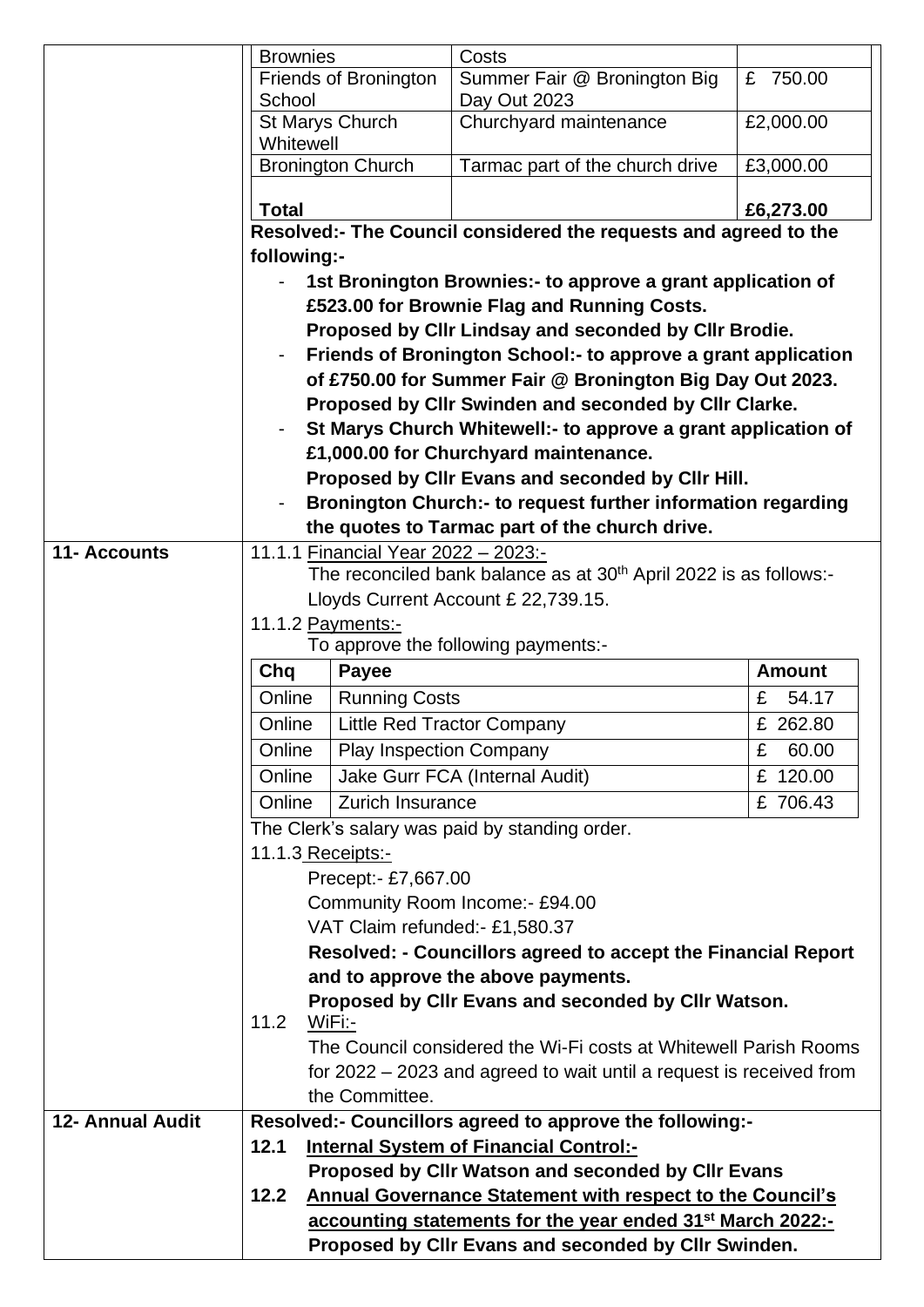|                            | The Annual Return for year ended 31 <sup>st</sup> March 2022 (including<br>12.3 |  |
|----------------------------|---------------------------------------------------------------------------------|--|
|                            | <b>Explanation of Year on Year Variance, Fixed Assets and</b>                   |  |
|                            | <b>Allocation of Closing Balance):-</b>                                         |  |
|                            | Proposed by Cllr Evans and seconded by Cllr Brodie.                             |  |
| 13- Finance and            | CIIr Swinden advised that a Committee meeting is due to take place to           |  |
| <b>Internal Procedures</b> | consider the Council's policies.                                                |  |
| <b>Committee</b>           | He suggested that the Council look at the bigger picture and consider           |  |
|                            | larger projects and investigate funding opportunities.                          |  |
|                            | This is to be considered at the June meeting.                                   |  |
| 14- Planning               | 14.1<br><b>Applications Received:-</b>                                          |  |
|                            | Appeal:-                                                                        |  |
|                            | PG/2020/00030 - Without planning permission, the unauthorised                   |  |
|                            | change of use of the land from a woodland to a mixed use of a                   |  |
|                            | woodland and the siting of a residential motor home on Maesllwyn                |  |
|                            | Lane, Bronington                                                                |  |
|                            | 14.2<br><b>New Applications Received:-</b>                                      |  |
|                            | P/2022/0442 - Installation of solar panel array in paddock area at              |  |
|                            | <b>Henrwst Smith Iscoyd</b>                                                     |  |
|                            | Resolved:- The Council agreed to support the application and                    |  |
|                            | would request that size is limited.                                             |  |
|                            | Proposed by Cllr Brodie and seconded by Cllr Evans.                             |  |
|                            | 14.3<br>Decisions:-                                                             |  |
|                            | Granted:-                                                                       |  |
|                            | P/2022/0090 - Whitegates Cottage Fenns Bank                                     |  |
| 15- War Memorial at        | Work has started to repoint the war memorial at Bronington Church.              |  |
| <b>Bronington</b>          |                                                                                 |  |
| 16- Barry Barlow           | Cllrs Brodie and Millington attended the annual inspection of the play area.    |  |
| <b>Play Area</b>           | CIIr Brodie suggested that the Council applies for a lottery grant to replace   |  |
|                            | the multi play equipment.                                                       |  |
|                            | The Clerk has contacted the company who installed the new play                  |  |
|                            | equipment regarding maintenance work required and requested that                |  |
|                            | repairs are carried out. This has now been done.                                |  |
|                            | The Little Red Tractor Company is to paint the bench. The Clerk is to           |  |
|                            | confirm that the seesaw also needs painting.                                    |  |
| 17- Community              | Cllr Brodie provided the following update:-                                     |  |
| Room                       | The booking form / hirers agreement is to be updated and presented              |  |
|                            | to the Council for approval at the June meeting.                                |  |
| 18- Coffee Mornings        | The Clerk has contacted both OVW and Zurich insurance to clarify the            |  |
| at the Community           | Council's position regarding the holding of coffee mornings and donating        |  |
| <b>Room</b>                | any funds raised at the event to various charities.                             |  |
|                            | The Council considered donating any money raised at the coffee mornings         |  |
|                            | to charity. This is to be formally agreed by the Council.                       |  |
|                            | Volunteers are requested to assist at the coffee mornings and to bake           |  |
|                            | cakes.                                                                          |  |
| 19- Highways               | CIIr Martin advised that a meeting of the Highways Working Group is due to      |  |
| <b>Working Group</b>       | take place.                                                                     |  |
| 20- Speed Cameras          | This will be considered at the next meeting of the Highways Working             |  |
|                            | Group.                                                                          |  |
| 21- Land Opposite          | The Council received the licence agreement which is initially for 2 years at    |  |